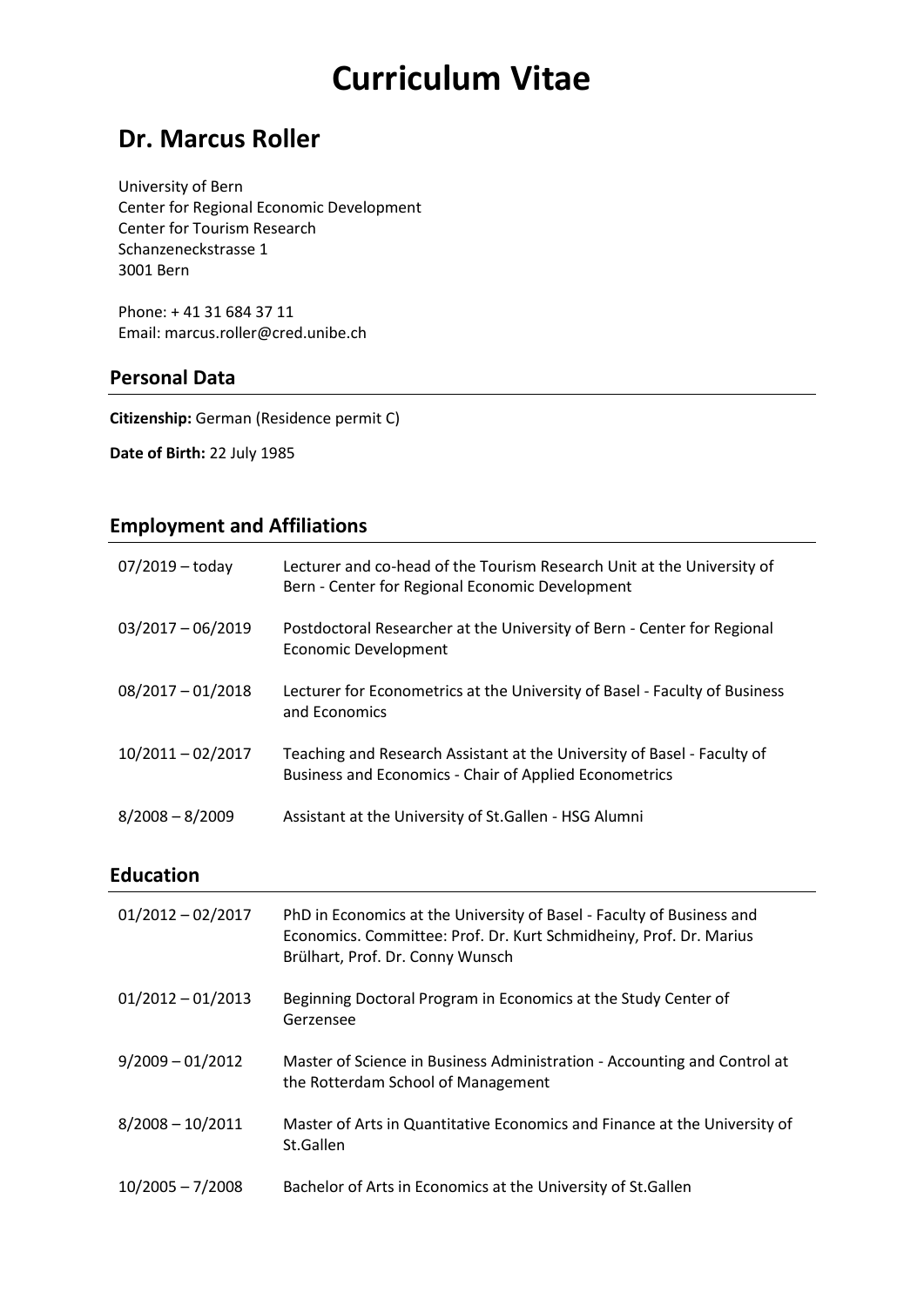## **Research Grants**

| $01/2020 - 12/2020$ | <b>IMG Stiftung</b>                                            |
|---------------------|----------------------------------------------------------------|
| $01/2016 - 02/2017$ | WWZ Förderverein Projekt: Auswirkungen kürzerer Grundschulzeit |
| $01/2016 - 02/2017$ | WWZ Förderverein Projekt: Einkommenselastizität in der Schweiz |

## **Research**

| Peer-reviewed         | Büchel, K., Kiener, R., Lienhard, A., Roller, M. (forthcoming). Automatisierte                                                                                                                                                                                     |
|-----------------------|--------------------------------------------------------------------------------------------------------------------------------------------------------------------------------------------------------------------------------------------------------------------|
|                       | Spruchkörperbildung an Gerichten - Grundlagen und empirische<br>Erkenntnisse am Beispiel des Bundesverwaltungsgerichts. Richterzeitung.                                                                                                                            |
|                       | Roller, M., & Steinberg, D. (2020). The distributional effects of early school<br>stratification-Non-parametric evidence from Germany. European Economic<br>Review, 103422.                                                                                        |
| Work in Progress      | Roller, M. and Steinberg, D Estimating local labour market effects of<br>tourism.                                                                                                                                                                                  |
|                       | Roller, M The effect of local economic and touristic structures on the<br>resilience of the local economy.                                                                                                                                                         |
|                       | Roller, M. and Troxler, P Investment in the cable car industry.                                                                                                                                                                                                    |
|                       | Roller, M. and Troxler, P Effects of cable cars on the local economic<br>development.                                                                                                                                                                              |
| <b>Working Papers</b> | Roller, M. (2021). Estimation of direct net effects of events.                                                                                                                                                                                                     |
|                       | Roller, Marcus and Schmidheiny, Kurt (2015). Effective Tax Rates and<br>Effective Progressivity in a Decentralized Country. CESifo Working Paper<br>No. 5834. R&R Journal of Urban Economics.                                                                      |
| Other                 | Bandi Tanner, M. & Roller M. (2020). Strukturwandel im Schweizer<br>Tourismus - Einfluss der Corona-Krise auf die touristische Nachfrage, die<br>touristischen KMU-Strukturen und den touristischen Arbeitsmarkt, Bern.                                            |
|                       | Roller, M. and Steiner, M. (2021). Kurzbericht: Aktuelle Entwicklungen im<br>touristischen Arbeitsmarkt. Im Auftrag des SECO.                                                                                                                                      |
|                       | Wagenseil, U., Wyss M., Brandes, J., Nathani, C., Bandi, M., Roller, M.,<br>Steiner, M., Weber, R., Rütter-Fischbacher, U. (2021). Auslegeordnung zur<br>Berücksichtigung der nachhaltigen Entwicklung in der Tourismuspolitik des<br>Bundes. Im Auftrag des SECO. |
|                       | Bandi, M, Reutlinger, F., Roller, M., Troxler, P., Weber, R., Ogi, R. (2021).<br>Strukturwandel bei touristischen Klein- und Familienbetrieben. Im Auftrag<br>des SECO.                                                                                            |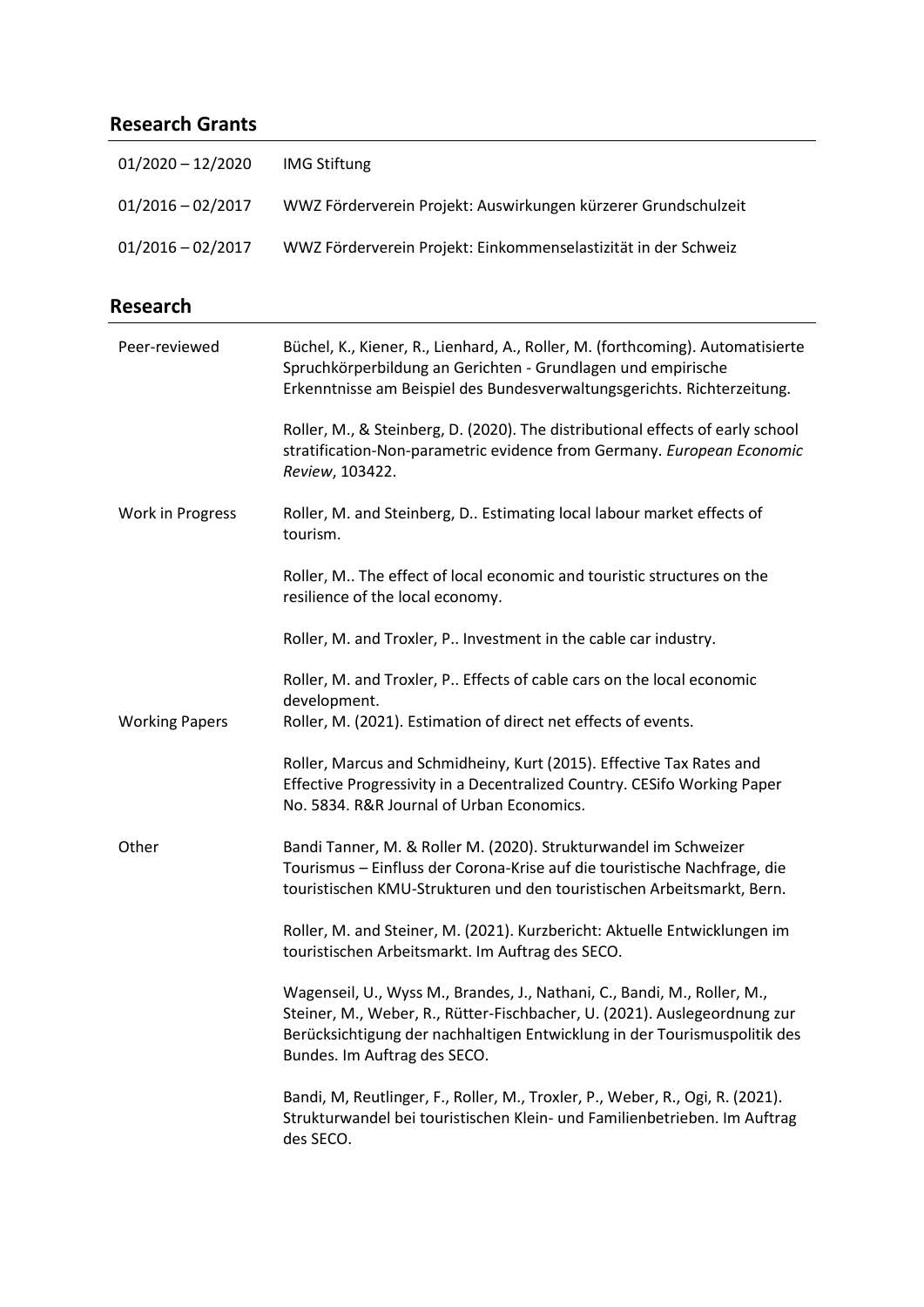Brügger, J., Pfammatter, A., Roller, M., Steiner, M. (2021). Touristische Entwicklungstrends im Alpenraum zum Thema Brain/TourTech. Im Auftrag des Tourismusrates des Kanton Graubünden.

Roller, M., Bandi-Tanner, M., Troxler, P., Weber, R. (2020). Hotel- /Beherbergungsförderung 2.0 im Kanton Bern. Im Auftrag des Amts für Wirtschaft des Kanton Berns.

Schmidheiny, Kurt, Brülhart, Marius, Müller, Urs and Roller, Marcus (2015). Technischer Anhang zu Steuerstrategie Kanton Bern: Expertenbericht betreffend ökonometrische Analysen im Bereich der natürlichen Personen.

#### **Talks at Conferences and Seminars**

| 2021 | AIEST Conference 2021<br><b>ICRET Meeting 2021</b>                                                                                                                                                                                                                         |
|------|----------------------------------------------------------------------------------------------------------------------------------------------------------------------------------------------------------------------------------------------------------------------------|
| 2019 | 9th European Meeting of the Urban Economics Association                                                                                                                                                                                                                    |
| 2018 | 13th Meeting of the Urban Economics Association,<br>73rd Annual Congress of the International Institute of Public Finance,<br>Spring Meeting of Young Economists                                                                                                           |
| 2017 | 12th Meeting of the Urban Economics Association,<br>7th European Meeting of the Urban Economics Association,<br>32nd Annual Congress of the European Economic Association,<br>CESifo Venice Summer Institute,<br><b>SSES Annual Meeting 2017</b>                           |
| 2016 | 31st Annual Congress of the European Economic Association, SSES Annual<br>Meeting 2016                                                                                                                                                                                     |
| 2015 | 71st Annual Congress of the International Institute of Public Finance, SSES<br>Annual Meeting 2015, Young Swiss Economist Meeting 2015                                                                                                                                     |
| 2014 | 4th European Meeting of the Urban Economics Association at the 54th<br>European Congress of the Regional Science Association,<br>70th Annual Congress of the International Institute of Public Finance, 5th<br>Economic Geography and International Trade Research Meeting |